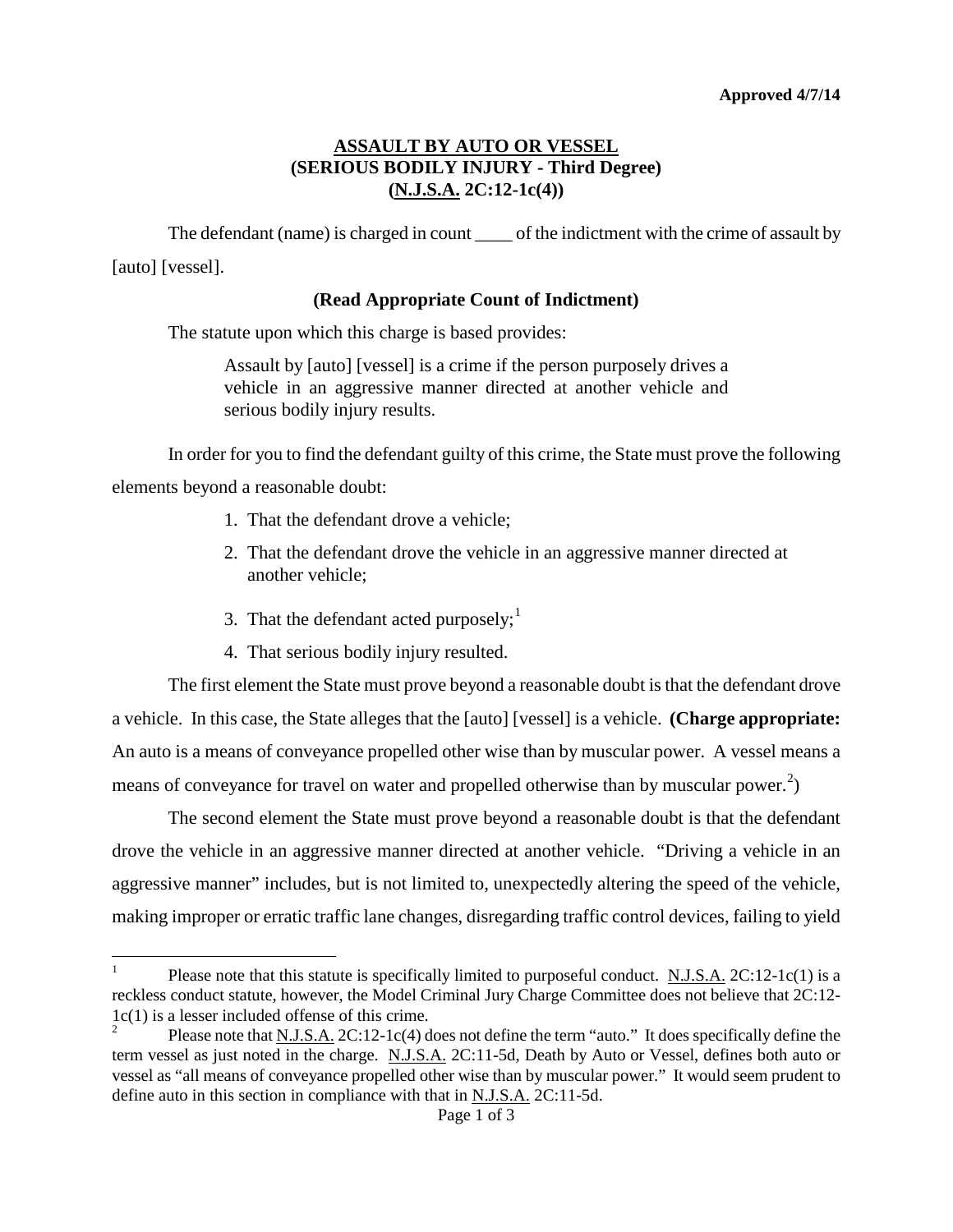## **ASSAULT BY AUTO OR VESSEL (SERIOUS BODILY INJURY - Third Degree) (N.J.S.A. 2C:12-1c(4))**

the right of way, or following another vehicle too closely.<sup>[3](#page-0-2)</sup>

The third element the State must prove beyond a reasonable doubt is that the defendant acted purposely.

A person acts purposely with respect to the nature of his/her conduct or a result of his/her conduct if it is his/her conscious object to engage in conduct of that nature or to cause such a result. A person acts purposely with respect to the attendant circumstances if he/she is aware of the existence of such circumstances or he/she believes or hope that they exist. "With purpose," "designed," "with design" or equivalent terms have the same meaning. $4$ 

Purpose is a state of the mind which cannot be seen, and can only be determined by inference drawn from the defendant's conduct, words or acts as they have been presented in the evidence you have heard and seen in this case. It is not necessary that the State produce a witness or witnesses to testify that the defendant stated, for example, that it was his/her purpose in driving a vehicle in an aggressive manner directed at another vehicle. His/her purpose may be gathered from his/her acts and conduct, from all that he/she said and did at the particular time and place, and from all the surrounding circumstances reflected in the testimony [and adduced at trial].

The fourth element that the State must prove beyond a reasonable doubt is that serious bodily injury resulted. Serious bodily injury is defined as bodily injury which creates a substantial risk of death or which causes serious, permanent disfigurement, or protracted loss or impairment of the function of any bodily member or organ.<sup>[5](#page-1-1)</sup> Bodily injury is defined as physical pain, illness or any impairment of physical condition.<sup>[6](#page-1-2)</sup> [**If the causation is an issue, charge the following:** In order to find that the defendant caused (name of victim(s))'s injury (or injuries), you must find that (the victim(s)) would not have been injured but for the defendant's conduct.<sup>[7](#page-1-3)</sup>

If you find that the State has proven every element of the crime of assault by [auto] [vessel] beyond a reasonable doubt, then you must find the defendant guilty. If you find that the State has

 $\frac{1}{4}$  N.J.S.A. 2C:12-1c(4).

<span id="page-1-0"></span> $\frac{4}{5}$  N.J.S.A. 2C:2-2b.

<span id="page-1-1"></span> $\frac{5}{6}$  N.J.S.A. 2C:11-1b.

<span id="page-1-3"></span><span id="page-1-2"></span> $\frac{6}{7}$  N.J.S.A. 2C:11-1a.

N.J.S.A. 2C:2-3a(1). If foreseeable result is an issue, then N.J.S.A. 2C:2-3b should be charged.